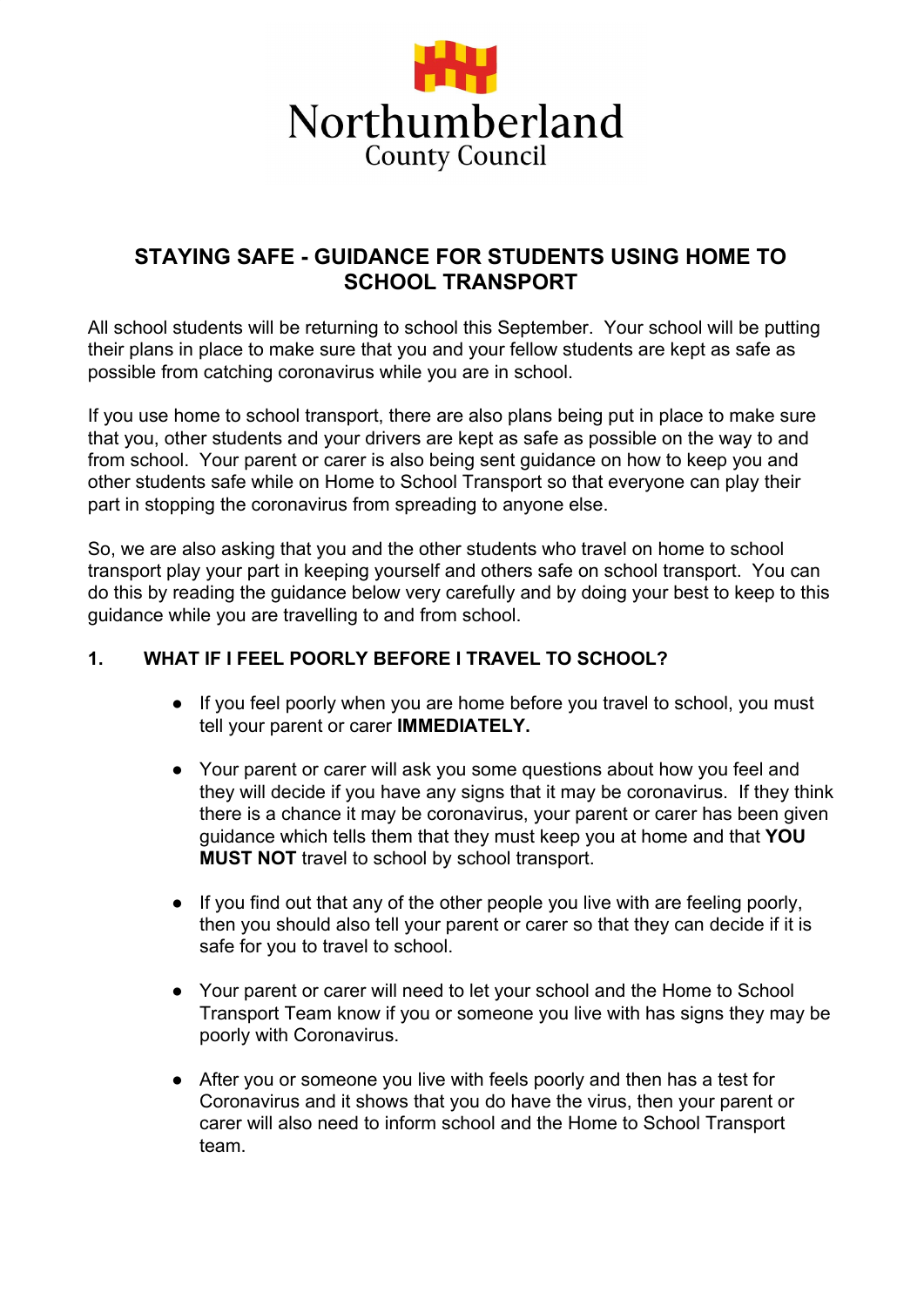### 2. **WHAT IF I START TO FEEL POORLY WHEN I AM IN SCHOOL?**

- **●** If you are at school and during the day you start to feel poorly, a member of staff will check whether you have signs that you may have coronavirus.
- **●** If your school thinks there is a chance that you may have the coronavirus, they will contact your parent or carer who will then make arrangements to have you brought home. **You will not be able to travel home on Home to School Transport**.

## 3. **WHAT DO I NEED TO DO WHEN TRAVELLING ON SCHOOL TRANSPORT?**

- You **MUST** clean your hands before you get on school transport **AND** after you get off school transport.
- You can make sure your hands are clean either by washing with soap and water just before you leave home or by using hand sanitiser before you get on the bus. Ask your parent or carer to make sure you always have a small bottle of hand sanitiser available so that you can take it to school with you.
- **Keeping your hands clean is the best way to kill coronavirus and stop it from spreading.**
- Ask your parent or carer to make sure you have **a packet of tissues with** you in case you need to sneeze when you are on the bus or taxi.
- If you do need to sneeze, make sure you **'catch it, bin it, kill it' -** sneeze into a tissue and put it in a bin as soon as possible at school if you are on your way there, or at home if you are on your way back. Either wash your hands when you can or use hand sanitiser after sneezing.
- If you are aged 11 or over, we strongly recommend that you wear a face covering while on school transport. A face covering covers your nose and mouth and fits round the side of your face.
- If you are aged 11 or over, there may be reasons why you should not wear a face covering on school transport. Your parent or carer will be told where they can find out more about face coverings in their guidance.
- If you are younger than age 11, your parent or carer may decide that you are able to wear a face covering and can wear one when you are on school transport.

#### 4. **ARE THERE ANY RULES ABOUT WHERE I CAN SIT ON SCHOOL TRANSPORT?**

● Yes, there will be a plan for where you can sit when you are travelling to and from school on school transport. You may also have new instructions about when you can get on and off the bus.